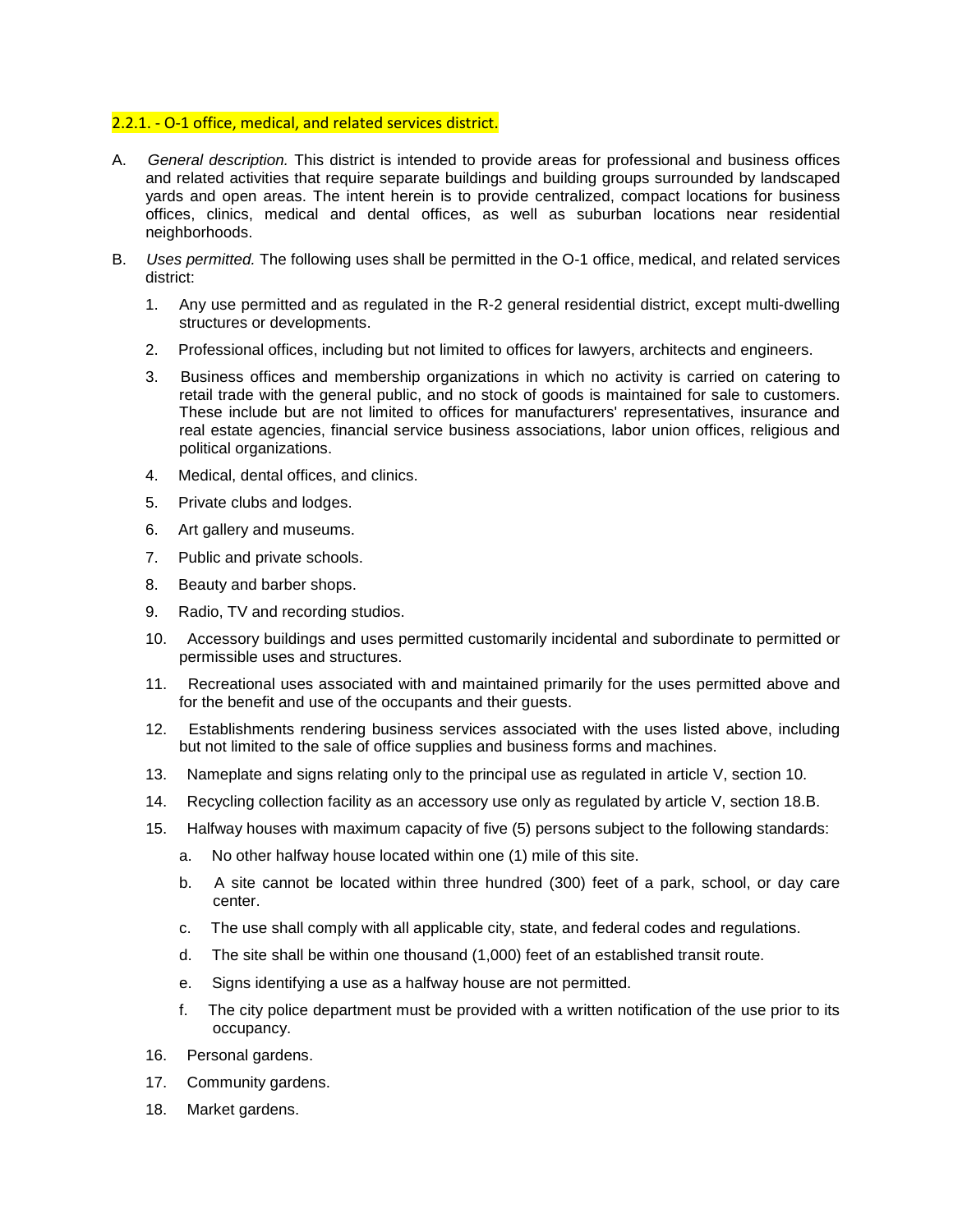- C. *Uses permitted on review.* The following uses may be permitted on review by the planning commission in accordance with provisions contained in article VII, section 5:
	- 1. Any use permitted on review in the R-2 general residential district and multi-dwelling structures or developments as regulated in the R-2 district.
	- 2. Hospitals.
	- 3. Hotels and motels.
	- 4. Business colleges.
	- 5. Public and private colleges with student residence and dormitories associated therewith.
	- 6. Veterinary clinics.
	- 7. Off-street parking, class "C."
	- 8. Assisted living facility.
	- 9. Call centers.
	- 10. Commercial telecommunications towers.
	- 11. Churches.
	- 12. Methadone treatment clinic or facility.
	- 13. Halfway houses with greater than five (5) persons subject to the following standards:
		- a. A site cannot be located within three hundred (300) feet of a park, school, or day care center.
		- b. The use shall comply with all applicable city, state, and federal codes and regulations.
		- c. The site shall be within one thousand (1,000) feet of an established transit route.
		- d. Signs identifying a use as a halfway house are not permitted.
		- e. The city police department must be provided with a written notification of the use prior to its occupancy.
- D. *Area regulations.* The area requirements for dwellings, and buildings accessory thereto, shall be the same as the area requirements for the R-2 general residential district.

The following requirements shall apply to all other uses permitted in this district:

- 1. *Front yard.* All buildings shall [be] set back from the street right-of-way line to provide a front yard having not less than twenty-five (25) feet in depth.
- 2. *Side yard.* Side yard requirements for residential uses shall be the same as in the R-2 district. Where a side yard is adjacent to a residential district, no nonresidential building shall be located closer than twenty (20) feet to the side lot line. In all other cases, no building shall be located closer than fifteen (15) to the side lot line.
- 3. *Rear yard.* No building shall be located closer than thirty (30) feet to the rear lot line.
- 4. Reserved.
- 5. *Maximum lot coverage.*
	- a. The maximum lot area which may be covered by residential structures shall be the same as required in the R-2 district.
	- b. Other main and accessory buildings shall cover not more than thirty-five (35) percent of the lot area.
- E. *Height regulations.*
	- 1. Height regulations for dwellings shall be the same as those in the R-2 district.